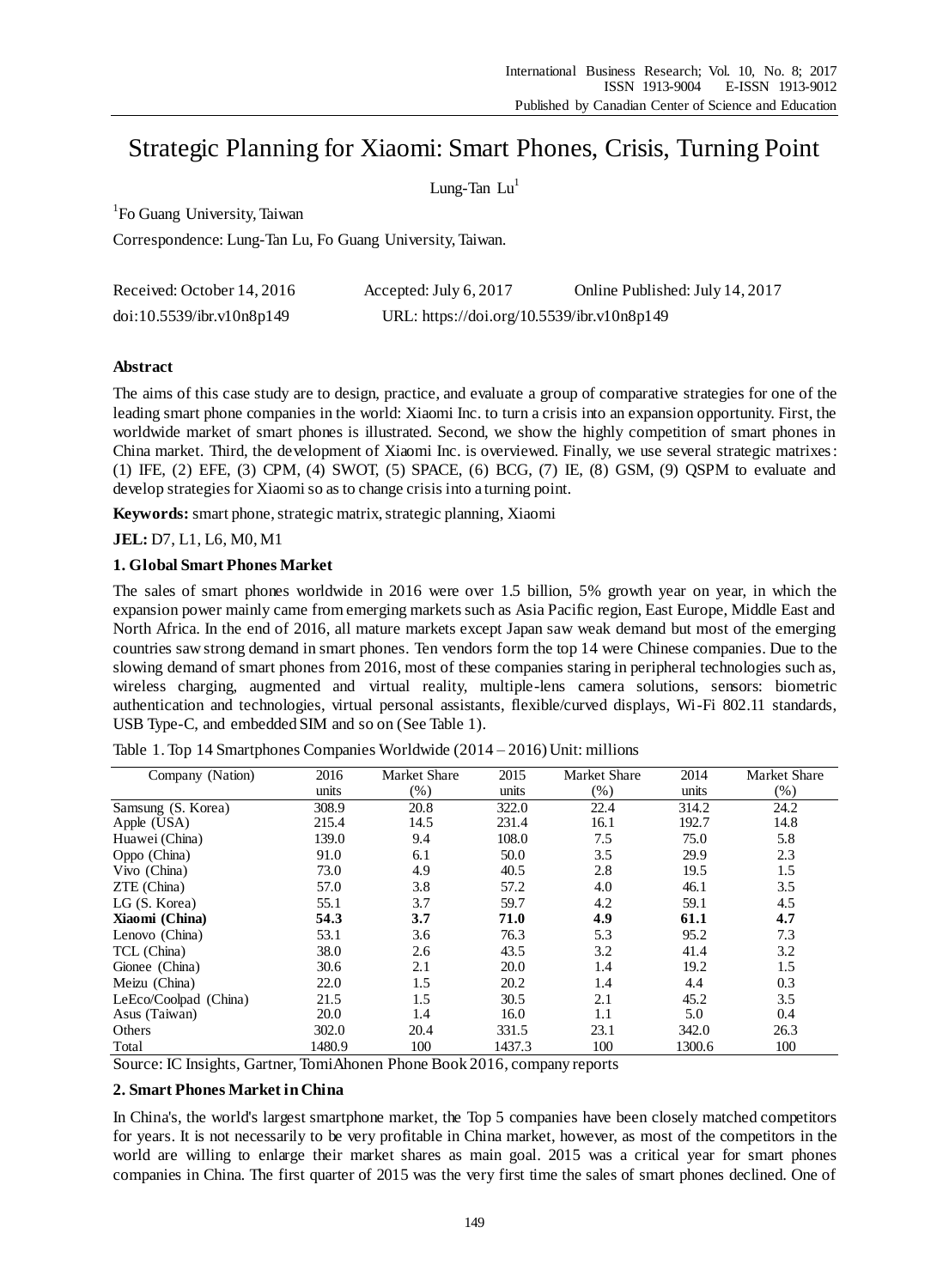the major reasons was the Penetration of the smart phones in the main cities were over 95%. In 2011, the sales growth of smart phones in China was 150%, 120 millions units, but kept declining every year and was only 2% in 2015, 470 millions units. In 2016, the new types of smart phones in China market only 1376 models, down 29.5 % year on year. Counterpoint Research, a leading IT research company, estimate the smart phones manufacturing companies would down from 300 in 2015 to 150 in near future. On the other hand, the growth rates of average labor costs in China were 9.1% form 2012 to 2014. The challenge would be higher than even when the demand is declining and cost is increasing sharply.

| Company     | 2016  | Market Share | 2015  | <b>Market Share</b> | 2014  | Market Share |
|-------------|-------|--------------|-------|---------------------|-------|--------------|
|             | units | $(\%)$       | units | (%)                 | units | $(\%)$       |
| <b>OPPO</b> | 78.4  | 16.8         | 35.3  | 8.2                 | 22.3  | 5.3          |
| Huawei      | 76.6  | 16.4         | 62.9  | 14.6                | 41.3  | 9.7          |
| Vivo        | 69.2  | 14.8         | 35.1  | 8.2                 | 24.1  | 5.7          |
| Apple       | 44.9  | 9.6          | 58.4  | 13.6                | 31.1  | 7.3          |
| Xiaomi      | 41.5  | 8.9          | 64.9  | 15.1                | 57.8  | 13.6         |
| Others      | 156.7 | 33.5         | 173.3 | 40.3                | 247.0 | 58.3         |
| Total       | 467.3 | 100          | 429.9 | 100                 | 423.6 | 100          |

| Table 2. Top 5 Smartphone Companies in China $(2014 – 2016)$ unit: millions |  |  |  |  |  |  |  |
|-----------------------------------------------------------------------------|--|--|--|--|--|--|--|
|-----------------------------------------------------------------------------|--|--|--|--|--|--|--|

Source: IDC Qarterly Mobile Phone Tracker

## **3. Xiaomi Growing by Leaps and Bounds**

It is believed that high-quality technology doesn't need to pay high price by the founder and CEO of Xiami Inc, Mr. Lei Jun. Since 2010, Mr. Lei with 11 co-founders have been creating remarkable hardwares, softwares, and internet services for their customers, called Mi fans by incorporating their feedback into our products and services. The logo of Xiaomi, MI, symbolize for "Mobile Internet", on the other hand, "MI" also has other meaning, Mission Impossible, since this company challenges something impossible for this industry and rivals. The logo of MI overturned is "WI", which means Mi fans can enjoy Xiaomi's products without trepidation in Chinese.

Xiaomi advertise one of the keys to its success: saving money on commercials in helping keeping the overall price lower. For Apple's iPhone, premium starts at around US\$700 and it's about US\$ 600 for another rivail, Samsung. However, in 2011, Mi 1 has similar functions as its rivials but only sold in half price: US\$ 325 (RMB 1999). In 27 September 2016, Xiaomi announced Mi5s, which equipped with Snapdragon 821, 3GB RAM/ 64GB ROM, 5.15" inch screen with the price same as Mi 1. Xiaomi relied on Mi fans to spread the word in attracting new customers through social media. Xiaomi mainly use Weibo and MiTalk to be its social media to connect with fans and prospective customers in China market. Xiaomi has been pro-active in running its own community forums: MiTalk. This is a social media where the Mi fans meet to discuss devices, share experience and knowledge, and usually hang out. On Weibo and MiTalk, there are numerous posts on a variety of topics such as feedbacks of products, flash sales, and photo form daily life.

The CEO of Xiaomi, Mr Mr. Lei Jun said the triangle of Mi products and services are: hardware, software, internet services. In August 2011, Xiaomi released their first smart phone: Mi 1 and received huge success. The sales of smart phones from 2012 to 2015 were 7.1 millions to 65.6 millions. (See Table 3) The hardware products for Xiaomi presently include the Mi series, Redmi series, Mi TV, and smart home ecosystem. With more than 65 million smart phones sold in 2015 worldwide, and products launched in Asia (Taiwan, Hong Kong, Singapore, Malaysia, Philippines, India, and Indonesia) and Americas (USA and Brazil), Xiaomi is planning to expand its footstep across the world to grow to be a global brand. Creating a first class global company has been a dream for Mr. Lei, the CEO of Xiaomi. Xiaomi's organizational culture is: "Just for fans" and it's company's belief. Our Mi fans lead us on the way to "always believe that something wonderful is about to happen". As a te am to deliver wonderful for fans, we share the same persistent chase of excellence, always refining and improving our products and services to deliver the best user experience for Mi fans. We are also courageous in testing new technologies; realize dreams, commitment in innovation, and pushing industrial boundaries into unique Mi products and services with fully supports from Mi fans.

There are five best products in Xiaomi history. Mi4 - is a huge hit from Mi fans. Even today, it has not lost its significance. This smart phone has a Snapdragon processor 801 with 3 GB RAM, equipped with a 5 "inch display. Smart phone has recently updated to the latest MIUI V8. However, the most up-to-date flagship smart phone is Mi 5s, which equipped with Snapdragon processor 821, 4G RAM, 5.15" inch display, and better than ever camera. Second one would be the earphone, Piston 3 Youth Edition, with excellent sound quality congregation is most likely the best headset from Xiaomi in terms of CP value. The third one is Smart TV Mi TV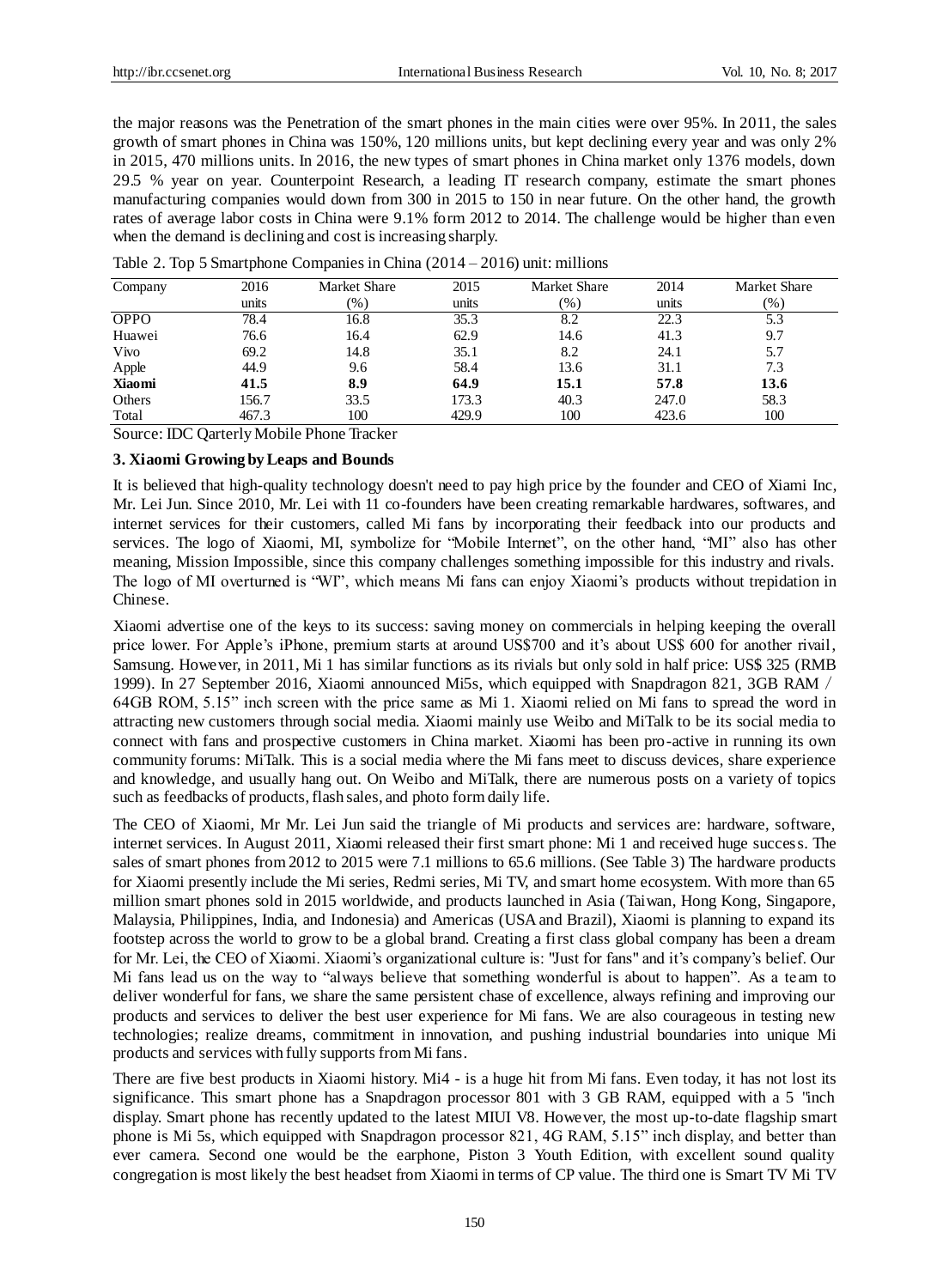3, was the most feature-rich and hi tech TV. It has an attractive 60 "inch display with 4K resolution. However, the newest one is Mi TV 3s, which equipped with 65" inch display of 4K resolution, Surround Theater Sound, 64 bit CPU and massive drama programs. The forth one is Mi Band, which is probably the most popular wearable device in the world. Xiaomi sold 12 million Mi Band in 2015 and 5.8 millions in the first half 2016. Bracelet Mi Band may trace steps, to inform user about incoming notifications on smart phone, as well as to act as an intelligent vibration alarm. The final one is Action Camera Xiaomi Yi Sports, which is a protected sport camera in a case. The Yi camera equipped with 16 mega pixel sensor, F2.8, angle of 155 degrees and resolution of 4608x3456 pixels. Users can record video in Full HD resolutions. Recently, Xiaomi announced the second generation of Yi sport camera, which provided 4K video recording and 2.19" inch touch screen. In 2016, Xiaomi changed their policy to use three brand representatives, which believed to gain consumers from OPPO and Vivo. Xiaomi announced their Mi 6 flagship smartphone in April, 2017, hopping to regain its hi-end market shares.

MIUI is the operation system (OS) for Mi smart phones and tablet computers, based on the OS of Google Android. Since16 August 2010 MIUI launched the vision 1, it has been more than 200 million handsets installed MIUI ROM and the latest vision is MIUI 8 stated on 22 September 2016. Unlike other smart phone rivals, Xiaomi provides customized MIUI for to be flashed for other brands such as Samsung, HTC, LG, and Nexus: over 340 model handsets are supported.

Although Xiaomi still is one of the most popular smart phones maker, but overall shipment units are shrinking quickly. Rivals, Oppo and Vivo grew at a massive 124% and 74% year-on-year, while sales of Xiaomi volumes decreased by nearly 40%. Most of Xiaomi's products are sold on line. Most companies use their homepages as showrooms or online adverts. However, Xiaomi, build its homepage as a purely e-commerce store. Since 2014, Xiaomi's homepage has been the third largest, behind Taobao and JD, business-to-consumer (B2C) e-store in China in terms of sales volume. With the intention of catch up to its tough competitors such as Huawei, Lenovo, Oppo and Vivo, Xiaomi is going to change once it proud with business model: on-line sale only into opening 1,000 stores in near future.

Global smartphone shipments grew 7% sequentially in Q3 2016. Tarun Pathak, Sr. Analyst at Counterpoint Research stated that performance in the China, India and US smartphone markets is becoming a determining issue in the worldwide growth as these three markets now account for more than half of the total shipments worldwide. Since 2015, Xiaomi is looking to replicate its success in India. Manu Jain, India head of Xiaomi, said that in the third quarter 2015, Xiaomi crossed sales of 1 million units and repeated this feat in the following quarter. Xiaomi launched an India-focused smart phone and not only sell through Flipkart, biggest e-store in India, but also through other channels such as Amazon, Aitel stores. Xiaomi seems to be confident of meeting the 30 per cent local sourcing norm and set up own stores, telecom industry sources said the average value addition in assembling of mobile handsets in India by foreign players is less than 10 per cent. Indian government is trying to raise value-addition by foreign smart phone makers in India from less 10 per cent to 30 per cent. By keeping 1 per cent excise duty on domestic assembling factories and 10 per cent customs duty, many foreign smart phone makers such Foxconn, Asus, Acer, Inventec, Lenovo, and Huawei are building their own Indian factories to reduce costs. Indian smartphone market has overcame by the top four Chinese rivals: Xiaomi, Lenovo, Oppo and Vivo, pushing out the Indian players from the list of top 5 in 2016. Chinese players keep strengthening their seize in Indian smartphone market. In the first quarter of 2017, these Chinese players gained 51.4% of the market in India with 142.6% growth year-on-year. On the contrary, share of local India rivals deeply dropped to 13.5% in the Q1 2017 from 40.5% in Q1 2016 (See Table 3).

In 2015, Xiaomi started making smart phones in Brazil for local sale, promising to challenge rivals on price in the first step outside Asia for the world's 4th largest smart phone market. Mr. Hugo Barra, Xiaomi's global vice-president, said that Brazil was stage one of Latin America launch for Xiaomi, Mexico and Colombia will be next steps in the Latin America region. Xiaomi's launch in Brazil had been highly expected by consumers who keened to the company's homepage to secure a smart phone. However, the fundamental e-commerce infrastructure could not cope with the demand and customers began to lose their attention just less than 12 months after it launched its operations in the Brazilian market. Nearly a year after Xiaomi expanded to first market outside of Asia: Brazil, it will continue selling smart phone sales in Brazil but stop manufacturing these phones. It's a most important slow down for Xiaomi in the world's fourth-largest smart phone market. The Brazilan manufacturing of Xiaomi and its partner: Foxconn is going to an end before 2017. Xiaomi's vic e president of international operations, Hugo Barra, said that the decision is due to constant changes in the regulations for manufacturing and e-commerce tax.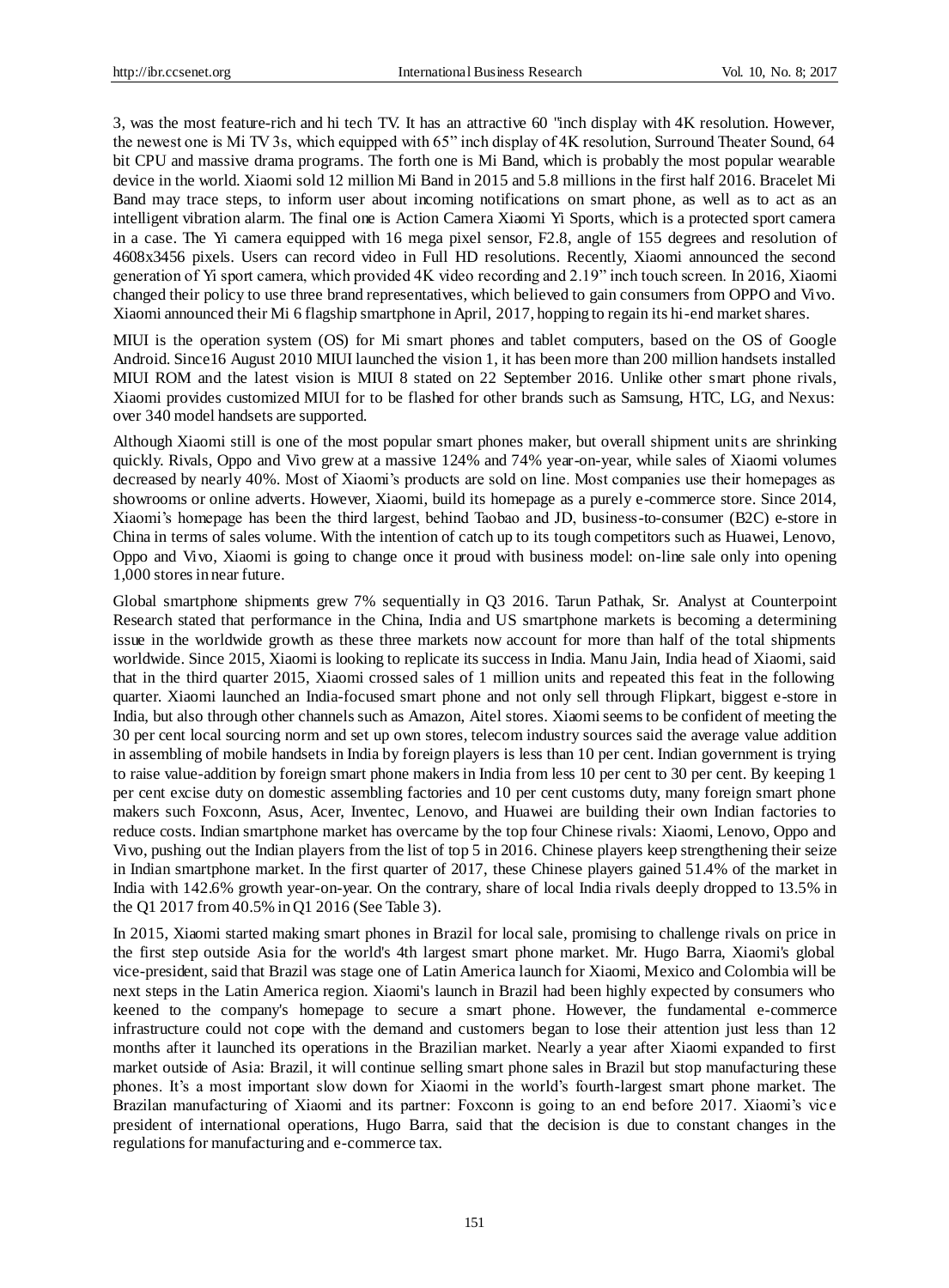| Company     | O12017 Market<br>Share $(\%)$ | Company       | O42016 Market<br>Share $(\%)$ | Company      | O32016<br><b>Market Share</b> | Company       | O22016<br><b>Market Share</b> |
|-------------|-------------------------------|---------------|-------------------------------|--------------|-------------------------------|---------------|-------------------------------|
|             |                               |               |                               |              | $(\% )$                       |               | $(\% )$                       |
|             |                               |               |                               |              |                               |               |                               |
| Samsung     | 28.1                          | Samsung       | 25.1                          | Samsung      | 23.0                          | Samsung       | 25.1                          |
| Xiaomi      | 14.2                          | Lenovo        | 10.7                          | Lenovo       | 9.8                           | Intex         | 7.1                           |
| Lenovo      | 9.5                           | Micromax      | 9.9                           | Micromax     | 7.5                           | Lenovo        | 7.7                           |
| <b>OPPO</b> | 9.3                           | Reliance Jio  | 8.6                           | Reliance Jio | 7.0                           | Micromax      | 12.9                          |
| Vivo        | 10.5                          | Xiaomi        | 7.6                           | Xiaomi       | 7.4                           | Reliance Jio  | 6.8                           |
| Others      | 28.4                          | <b>Others</b> | 38.1                          | Others       | 45.3                          | <b>Others</b> | 40.4                          |
| Total       | 100                           | Total         | 100                           | Total        | 100                           | Total         | 100                           |
|             |                               |               |                               |              |                               |               |                               |

#### Table 3. Top 5 Smartphone Companies in India (Q12017 – Q22016)

Source: IDC Qarterly Mobile Phone Tracker

#### **What can Xiaomi do to keep its growth and Competitiveness?**

## **4. Methodology**

Data in this paper were collected form open sources such as Apple (2016), Gartner (2016), Huawei (2016), IDC (2016), OPPO (2016), TrendForce (2016), Vivo (2016), and Xiaomi (2016). We utilized David's Strategy-Formulation Analytical Framework with nine matrixes: EFE, IFE, CPM, SWOT, SPACE, BCG, IE, GSM, and QSPM (David, 2009, 2015). Delphi Method was employed in order to assess the weights and ratings in the nine matrixes. There were 120 EMBA students participated and discussed this case at a strategic seminar of one business school in China. The Delphi Method was developed in 1950 by Rand Corporation by a project supported by USAF in order to seek expert opinions about the strategy selection. The Delphi Method has been broadly utilized to strategic planning (Shiue and Lin, 2013; Murry and Hammons, 1995).

## **5. Questions**

a. Please formulatematrixes for Xiaomi as following:

- (1) The External Factor Evaluation (EFE) Matrix
- (2) The Internal Factor Evaluation (IFE) Matrix
- (3) The Competitive Profile Matrix (CPM)
- (4) The Threats-Opportunities-Weakness-Strengths (TOWS) Matrix
- (5) The Strategic Position and Action Evaluation (SPACE) Matrix
- (6) The BCG Matrix
- (7) The Internal-External (IE) Matrix
- (8) The Grand Strategy Matrix (GSM)
- (9) The Quantitative Strategic Planning Matrix (QSPM)
- b. What kind of strategy should Xiaomi implement?

#### **6. Strategic planning for Xiaomi**

## (1) The External Factor Evaluation (EFE) Matrix

An EFE Matrix permits strategists to review and calculate outside impact factors in terms of political, governmental, legal, cultural, demographic, economic, social, environmental, technological, and competitive information. Table 4 shows the External Factor Evaluation Matrix for Xiaomi. Overall, Xiaomi receives a 2.8 total weighted score, which indicating it is doing quite well with taking advantage of the external opportunities and avoiding the threats from industry and rivals.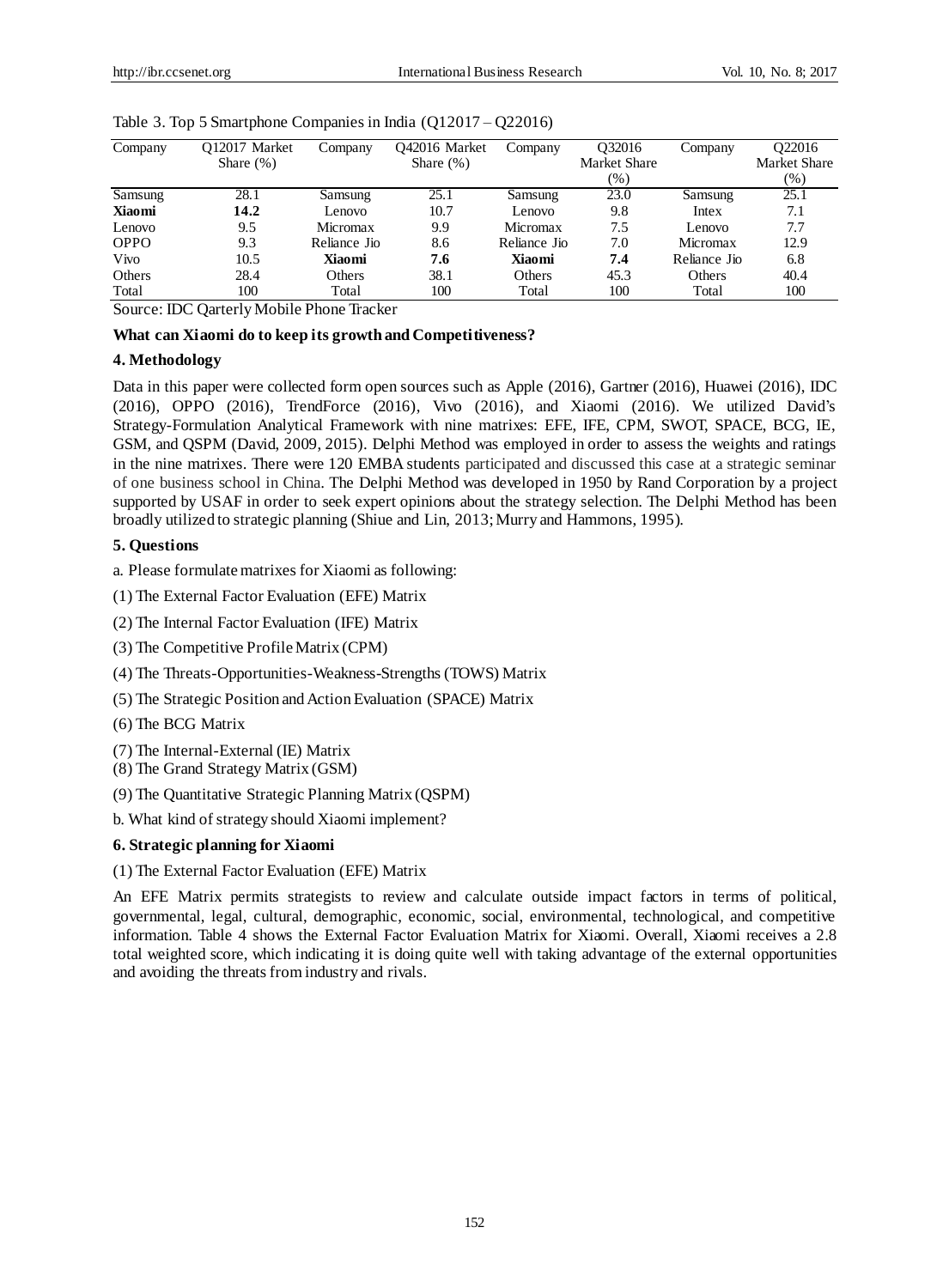#### Table 4. EFE Matrix for Xiaomi

| <b>Key External Factors</b>                                                                          | Weight | Rating         | Weighted Score |
|------------------------------------------------------------------------------------------------------|--------|----------------|----------------|
| Opportunities (O)                                                                                    |        |                |                |
| 1. China's GDP had been growing $6.5 - 9$ % annually between 2011 - 2016                             | 0.15   | 3              | 0.45           |
| 2. Average salary had been growing from RMB 3096 in 2010 to RMB 5169 in<br>2016                      | 0.05   | 4              | 0.2            |
| 3. Sales of smart phones in China had growth from 423.6 millions (2014) to<br>467.3 millions (2016). | 0.15   | 3              | 0.45           |
| 4. Penetrations rates of smart phones in China were 65% and Japan is 43% in<br>2016.                 | 0.15   | 3              | 0.45           |
| 5. Coverage rates of 4G signal in China is over 50% in July 2016.                                    | 0.1    | 4              | 0.4            |
| Threats (T)                                                                                          |        |                |                |
| 1. Growth of China's economy is slowing down.                                                        | 0.1    | 3              | 0.3            |
| 2. Average price of smart phones in China was RMB 1400 (2014) but went up<br>to 1800 (2016).         | 0.1    | 2              | 0.2            |
| 3. Employment rates of collage graduates was 91% in 2015                                             | 0.05   | 2              | 0.1            |
| 4. Stress Index of collage graduates went up from 16.93 (2012) to 18.39 (2016)                       | 0.05   | $\mathfrak{D}$ | 0.1            |
| 5. Average salary of collage graduates went from 2719 (2011) up to RMB<br>4765 (2016).               | 0.05   | 3              | 0.15           |
| Total                                                                                                | 1.00   |                | 2.8            |

(2) The Internal Factor Evaluation (IFE) Matrix

An IFE Matrix sums up and appraises the main strengths and weaknesses in the functional areas of a firm such as marketing, finance, operation, R&D and so on. Moreover, The IFE Matrix also offers a foundation for identifying and evaluating relationships among those areas. Intuitive judgments are required in assembling an IFE Matrix. Overall, Xiaomi receives a 2.9 total weighted score, which indicating it is quite competitive in terms of its operations, marketing, finance, and so on (See Table 5).

## Table 5. IFE Matrix for Xiaomi

| <b>Key External Factors</b>                                                                                                                       | Weight | Rating         | Weighted Score |
|---------------------------------------------------------------------------------------------------------------------------------------------------|--------|----------------|----------------|
| Strengths $(S)$                                                                                                                                   |        |                |                |
| 1. Price is really competitive; the flagship prices from Mi 1 in 2011 to Mi 6 in<br>2016 are between RMB 1999 and 2299.                           | 0.2    | 4              | 0.8            |
| 2. Sales of Mi 5s and Mi 5s Plus at the JD e-store reached 100 millions in 15<br>minutes.                                                         | 0.1    | 4              | 0.4            |
| 3. On-line sales reduce distribution and inventory costs                                                                                          | 0.1    | 3              | 0.3            |
| 4. Xiaomi is one of the leading smart phone company to have its smart home<br>system                                                              | 0.15   | 4              | 0.6            |
| 5. Xiaomi was No. 8 Smart phone vendor in the world and No. 5 in China<br>market in 2016                                                          | 0.1    | 3              | 0.3            |
| Weaknesses (W)                                                                                                                                    |        |                |                |
| 1. The sales growth of smart phones is weakening in 2016                                                                                          | 0.1    | 1              | 0.1            |
| 2. Xiaomi is going to open 1000 stores within 5 years and give up only on-line<br>sales strategy                                                  | 0.05   | $\mathfrak{D}$ | 0.1            |
| 3. The profits margins of Xiaomi is predicted only around 3%                                                                                      | 0.05   | $\mathfrak{D}$ | 0.1            |
| 4. The quality and quantity of patents for Xiaomi is not good enough to be a<br>leading smart phone company                                       | 0.1    |                | 0.1            |
| 5. Factories can not provide enough quantities of smart phone so Mi fans have<br>to wait for a long time to seize new model of Mi phones on-line. | 0.05   | 2              | 0.1            |
| Total                                                                                                                                             |        |                | 2.9            |

Table 6. Competitive Profile Matrix (CPM) for Xiaomi and Its Competitors

|                                 |        |        | Xiaomi            |        | Huawei            |        | OPPO              |
|---------------------------------|--------|--------|-------------------|--------|-------------------|--------|-------------------|
| <b>Critical Success Factors</b> | Weight | Rating | Weighted<br>Score | Rating | Weighted<br>Score | Rating | Weighted<br>Score |
| 1. Product Quality              | 0.1    | 3      | 0.3               |        | 0.4               | 3      | 0.3               |
| 2. Market Share                 | 0.1    |        | 0.2               |        | 0.4               |        | 0.3               |
| 3. Pricing                      | 0.15   |        | 0.6               |        | 0.3               |        | 0.45              |
| 4. Innovation                   | 0.1    |        | 0.3               |        | 0.4               |        | 0.2               |
| 5. Sales distribution           | 0.05   |        | 0.1               |        | 0.15              | 4      | 0.2               |
| 6. Revenues and profits         | 0.15   |        | 0.3               |        | 0.6               |        | 0.45              |
| 7. Customer loyalty             | 0.05   | 3      | 0.15              |        | 0.2               | 3      | 0.15              |
| 8. Global expansion             | 0.05   | 3      | 0.15              |        | 0.2               |        | 0.15              |
| 9. E-commerce                   | 0.15   | 4      | 0.6               |        | 0.45              |        | 0.3               |
| 10. Leadership                  | 0.1    | 4      | 0.4               |        | 0.3               |        | 0.2               |
| Total                           |        |        | 3.1               |        | 3.4               |        | 2.7               |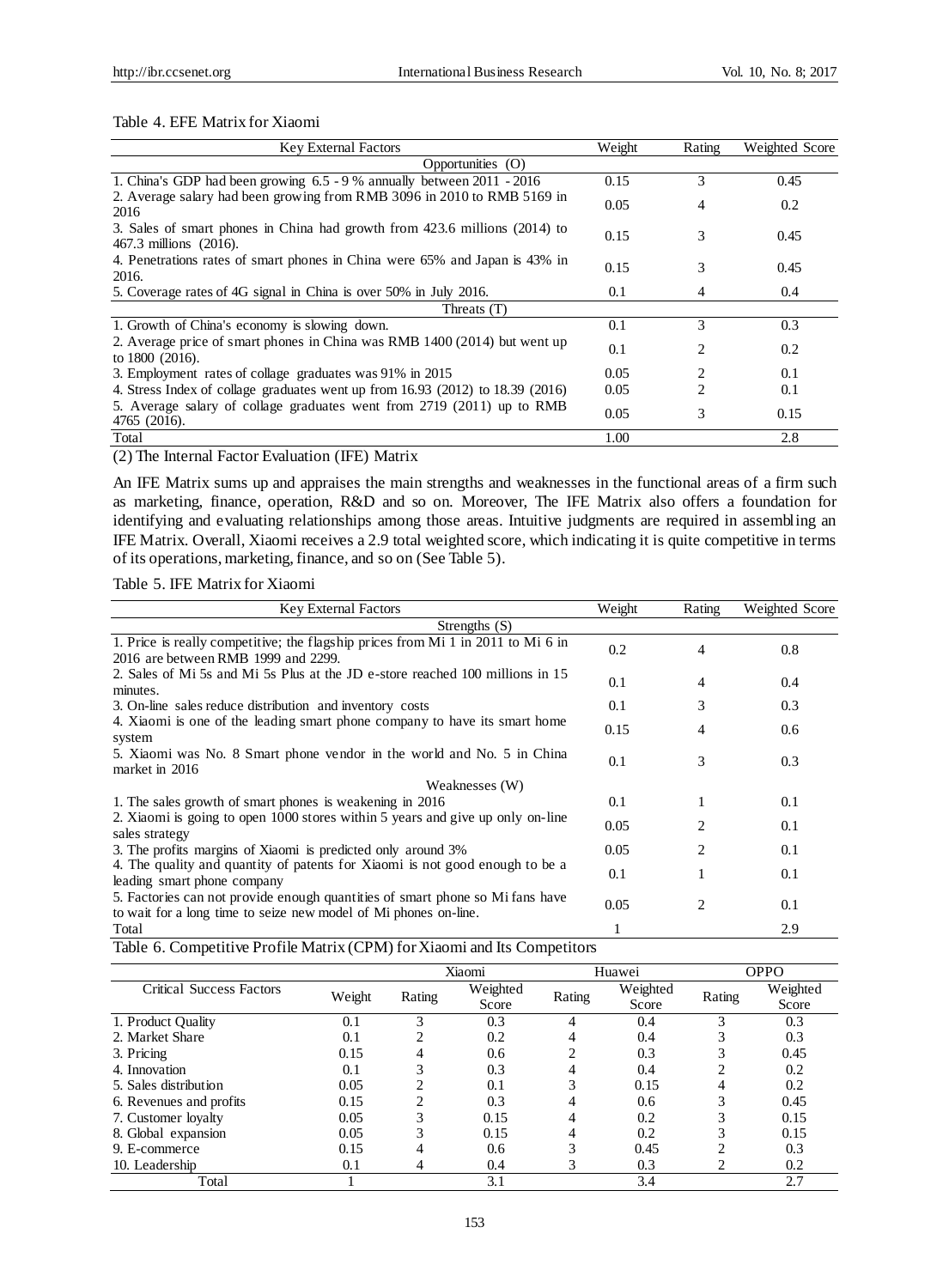## (3) The Competitive Profile Matrix (CPM)

The Competitive Profile Matrix (CPM) may identify a company's key rivals. Identifying Critical success factors is the most important process in constructing the CPM. The most important factors in the Table 6 are "pricing", "Revenues and profits" and "E-commerce" as indicated by weights of 0.15. Xiaomi is doing well in "pricing" and "E-commerce" but scores quite low in "Revenues and profits". Overall, Xiaomi is quite strong, as indicated by the total weighted score of 3.1, just after Huawei (3.4).

## (4) The Strengths-Weakness-Opportunities-Threats (SWOT) Matrix

The Strengths-Weakness-Opportunities-Threats (SWOT) Matrix is an imperative matching implement that assists managers construct four types of strategies: SO (strengths-opportunities), WO (weaknesses-opportunities), ST (strengths-threats), and WT (weakness-threats) strategies. First, SO strategies exercise as firm's inside strengths to make the most of external opportunities. Second, WO strategies intend at improving internal weakness by making use of external opportunities. Third, ST strategies exercise a firm's strengths to keep away from or decrease the impact of outer threats. Finally, WT strategies are self-protective tactics directed at reducing inner weakness and avoiding outer threats. Tables 7-1 and 7-2 show the Strengths-Weakness-Opportunities-Threats (SWOT) Matrix for Xiaomi.

Table 7.1. SWOT Matrix for Xiaomi

| Strengths $(S)$                                                                                                                                    | Weaknesses (W)                                                                                                                                       |
|----------------------------------------------------------------------------------------------------------------------------------------------------|------------------------------------------------------------------------------------------------------------------------------------------------------|
| 1. Price is really competitive; the flagship prices from Mi 1 in<br>2011 to Mi 6 in 2016 are between RMB 1999 and 2299.                            | 1. The sales growth of smart phones is weakening in 2016                                                                                             |
| 2. Sales of Mi 5s and Mi 5s Plus at the JD e-store reached 100 2. Xiaomi is going to open 1000 stores within 5 years and                           |                                                                                                                                                      |
| millions in 15 minutes.                                                                                                                            | give up only on-line sales strategy                                                                                                                  |
| 3. On-line sales reduce distribution and inventory costs                                                                                           | 3. The profits margins of Xiaomi is predicted only around<br>3%                                                                                      |
| 4. Xiaomi is one of the leading smart phone company to have 4. The quality and quantity of patents for Xiaomi is not good<br>its smart home system | enough to be a leading smart phone company                                                                                                           |
| 5. Xiaomi was No. 8 Smart phone vendor in the world and No.<br>5 in China market in 2016                                                           | 5. Factories can not provide enough quantities of smart<br>phone so Mi fans have to wait for a long time to seize new<br>model of Mi phones on-line. |
| Opportunities (O)<br>1.0111 1.00001 11<br>$\sim$ $\sim$ $\sim$ $\sim$<br>$\mathbf{11}$ $\mathbf{1}$                                                | Threats (T)                                                                                                                                          |

| 1. China's GDP had been growing $6.5 - 9$ % annually between 1. Growth of China's economy is slowing down.                                                         |                                      |
|--------------------------------------------------------------------------------------------------------------------------------------------------------------------|--------------------------------------|
| 2011 - 2016                                                                                                                                                        |                                      |
| 2. Average salary had been growing from RMB 3096 in 2010 2. Average price of smart phones in China was RMB 1400                                                    |                                      |
| to RMB 5169 in 2016                                                                                                                                                | $(2014)$ but went up to 1800 (2016). |
| 3. Sales of smart phones in China had growth from 423.6 3. Employment rates of collage graduates was 91% in 2015<br>millions $(2014)$ to 467.3 millions $(2016)$ . |                                      |
| 4. Penetrations rates of smart phones in China were 65% and 4. Stress Index of collage graduates went up from 16.93                                                |                                      |
| Japan is 43% in 2016.                                                                                                                                              | $(2012)$ to 18.39 $(2016)$           |
| 5. Coverage rates of 4G signal in China is over 50% in July 5. Average salary of collage graduates went from 2719                                                  |                                      |
| 2016.                                                                                                                                                              | $(2011)$ up to RMB 4765 $(2016)$ .   |
| Table 7.2. SO-ST-WO-WT Strategies for Xiaomi                                                                                                                       |                                      |

| <b>SO</b> Strategies    | <b>WO</b> Strategies                                                                                                           |
|-------------------------|--------------------------------------------------------------------------------------------------------------------------------|
| USA and European Union. | 1. Using high-end smart phones to catch customers in 1. Put money in R&D in order to build up quantity and quality<br>patents. |

2. Going to emerging market by selling Red Mi smart 2. Building good relationships with suppliers in order to have enough phone in order to increase market shares worldwide. products on time.

| <b>ST Strategies</b>                                                                                                 | <b>WT</b> Strategies                                                                                                                              |
|----------------------------------------------------------------------------------------------------------------------|---------------------------------------------------------------------------------------------------------------------------------------------------|
|                                                                                                                      | 1. Keep providing low price models of Red Mi phones $\frac{1}{\ln \text{China}}$ , Xiaomi may open thousands stores to sell smart phones<br>soon. |
| which price can up to 2999 for high-end user in China. Africa.<br>3. Cooperating with car firms to enlarge its smart | 2. Offering higher price models Mi flagship phones, in 2. Using low- price models under 100 USD for budget customers in                           |
| home system into Internet of things.                                                                                 |                                                                                                                                                   |

(5) The Strategic Position and Action Evaluation (SPACE) Matrix

The Strategic Position and Action Evaluation (SPACE) Matrix with four-quadrant framework point out whether aggressive, conservative, defensive, or competitive strategies are most suitable for given company. The axes of the SPACE Matrix stand for two internal dimensions (FS: financial strength, and CA: competitive advantage)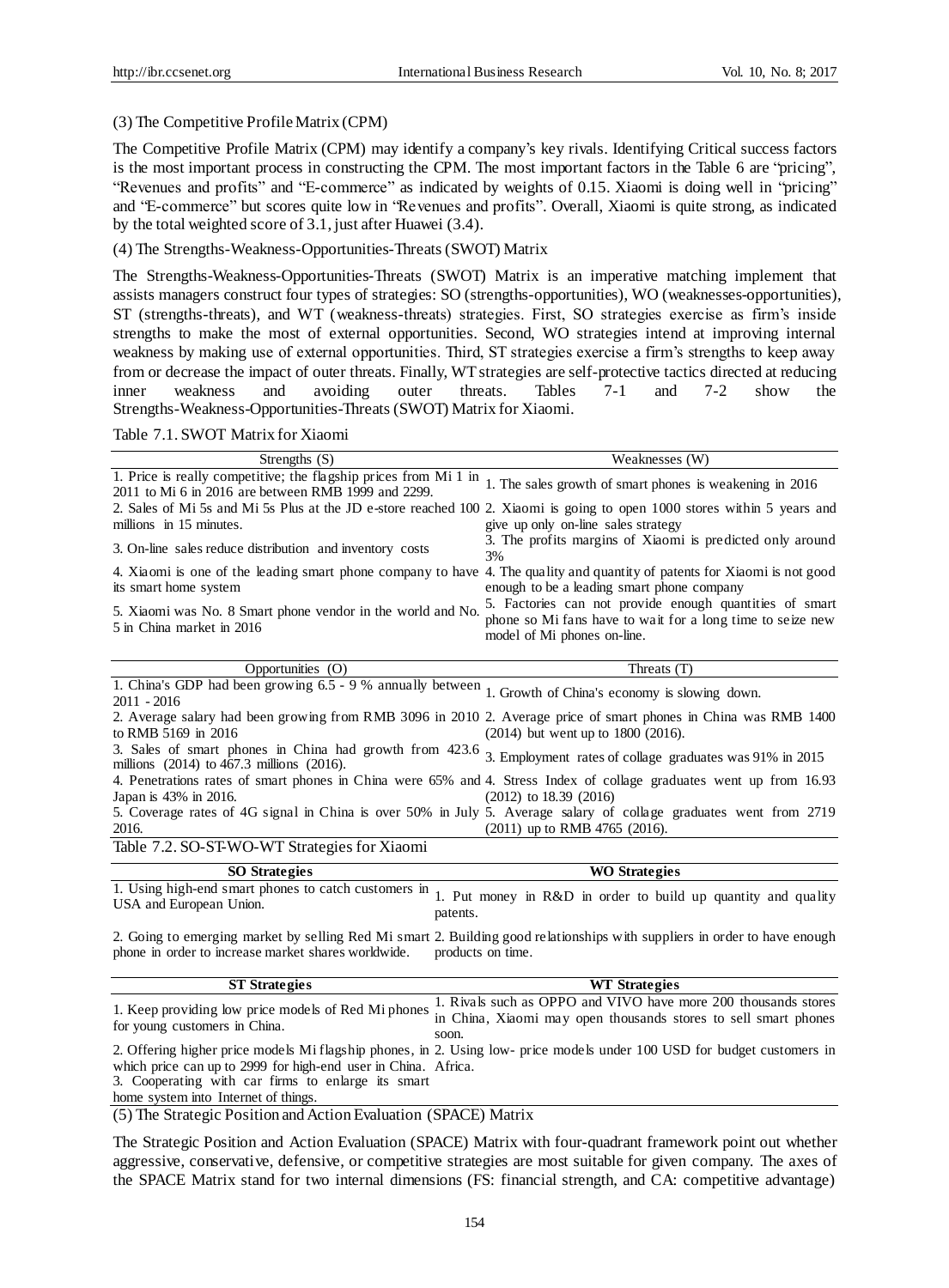and two external dimensions (ES: environment stability, and IS: industry strength). These four factors are perhaps the most imperative determinants of a firm's strategic position on the whole. Xiaomi is in the aggressive quadrant, which can use backward, forward, horizontal integration; market penetration, market development, product development; and related diversification, unrelated diversification.(See Figure 1 and Table 8).



Figure 1. SPACE Matrix for Xiaomi

Table 8. Factors for the SPACE Matrix Axes of Xiaomi

| <b>Internal Strategic Position</b>                                                                                                                                                                                                                                                                               | <b>External Strategic Position</b> |                                                                                                                 |                |  |  |  |  |
|------------------------------------------------------------------------------------------------------------------------------------------------------------------------------------------------------------------------------------------------------------------------------------------------------------------|------------------------------------|-----------------------------------------------------------------------------------------------------------------|----------------|--|--|--|--|
| Financial Strength (FS)                                                                                                                                                                                                                                                                                          | Rating                             | Environmental Stability (ES)                                                                                    | Rating         |  |  |  |  |
| 1. Xiaomi was valued as 45 billions US<br>dollars by venture capital in the end of 2014                                                                                                                                                                                                                          | 6                                  | 1. China's GDP had been growing 7 - 9 %<br>(2011-2015), but growth of China's economy<br>is slowing down.       | $-2$           |  |  |  |  |
| Xiaomi was estamiated only 1.3%<br>2.<br>profitability rates and RMB 300 millions in<br>2014.                                                                                                                                                                                                                    | 2                                  | 2. Average salary had been growing from<br>RMB 3096 in 2010 to RMB 5169 in 2015                                 | $-5$           |  |  |  |  |
| 3. Xiaomi's revenues reached RMB 78<br>billions, only 5% increased year-on year.<br>4. Huawei was the most profitable firm with                                                                                                                                                                                  | 3                                  | 3. employment rates of collage graduates<br>was 91% in 2015                                                     | $-4$           |  |  |  |  |
| 8.6% net profit margin, following by OPPO<br>(8.2%), VIVO (7.9%), but Xiaomi is<br>believed lower than these rivals in 2015.<br>5. Sales of Mi 5s and Mi 5s Plus reached 100<br>million within 15 minutes at JD e-store in<br>first release day.                                                                 | $\overline{2}$                     | 4. Stress Index of collage graduates went up<br>from 16.93 in 2012 to 18.39 in 2015                             | $-4$           |  |  |  |  |
|                                                                                                                                                                                                                                                                                                                  | 6                                  | 5. Average salary of collage garduates went<br>from 2719 in 2011 upto RMB 4765 in 2015.                         |                |  |  |  |  |
|                                                                                                                                                                                                                                                                                                                  | 3.8                                |                                                                                                                 | $-3.4$         |  |  |  |  |
| Competitive Advantage (CA)                                                                                                                                                                                                                                                                                       |                                    | Industry Strength (IS)                                                                                          |                |  |  |  |  |
| 1. On-line sales reduce distribution and<br>inventory costs                                                                                                                                                                                                                                                      | $-1$                               | 1. Sales of smart phones in China had<br>growth from $423.6$ millions in $2014$ to $437.8$<br>millions in 2015. | 3              |  |  |  |  |
| 2. Xiaomi is one of the leading smart phone<br>company to have its smart home system<br>3. Price is really competitive; the flagship<br>prices from Mi 1 in 2011 to Mi 5s in 2016<br>always are RMB 1999.<br>4. Xiaomi is going to open 1000 stores<br>within 5 years and give up only on-line sales<br>strategy | $-1$                               | 2. Penetrations rates of smart phones in<br>China is $58\%$ and Japan is $39\%$ in 2015.                        | $\overline{4}$ |  |  |  |  |
|                                                                                                                                                                                                                                                                                                                  | $-2$                               | 3. Coverage rates of 4G signal in China is<br>over 50% in July 2016.                                            | 5              |  |  |  |  |
|                                                                                                                                                                                                                                                                                                                  | $-4$                               | 4. Average price of smart phones in China<br>was RMB 1400 in 2014 but went up to 1800<br>in 2015.               | 3              |  |  |  |  |
| 5. Xiaomi was No. 4 Smart phone vendor in<br>the world and No. 1 in China market                                                                                                                                                                                                                                 | $-2$                               | 5. The sales of growth smart phones are<br>predicted as $6\%$ in 2016, down form 10.1%<br>in 2015 worldwide     | 2              |  |  |  |  |
|                                                                                                                                                                                                                                                                                                                  | $-2$                               |                                                                                                                 | 3.4            |  |  |  |  |
| Conclusion                                                                                                                                                                                                                                                                                                       |                                    |                                                                                                                 |                |  |  |  |  |

x-axis:  $(-2) + (3.4) = 1.4$  y-axis:  $(3.8) + (-3.4) = 0.4$ 

Recommended Strategies: Backward, forward, horizontal integration Market penetration, Market development, Product development

Related diversification, Unrelated diversification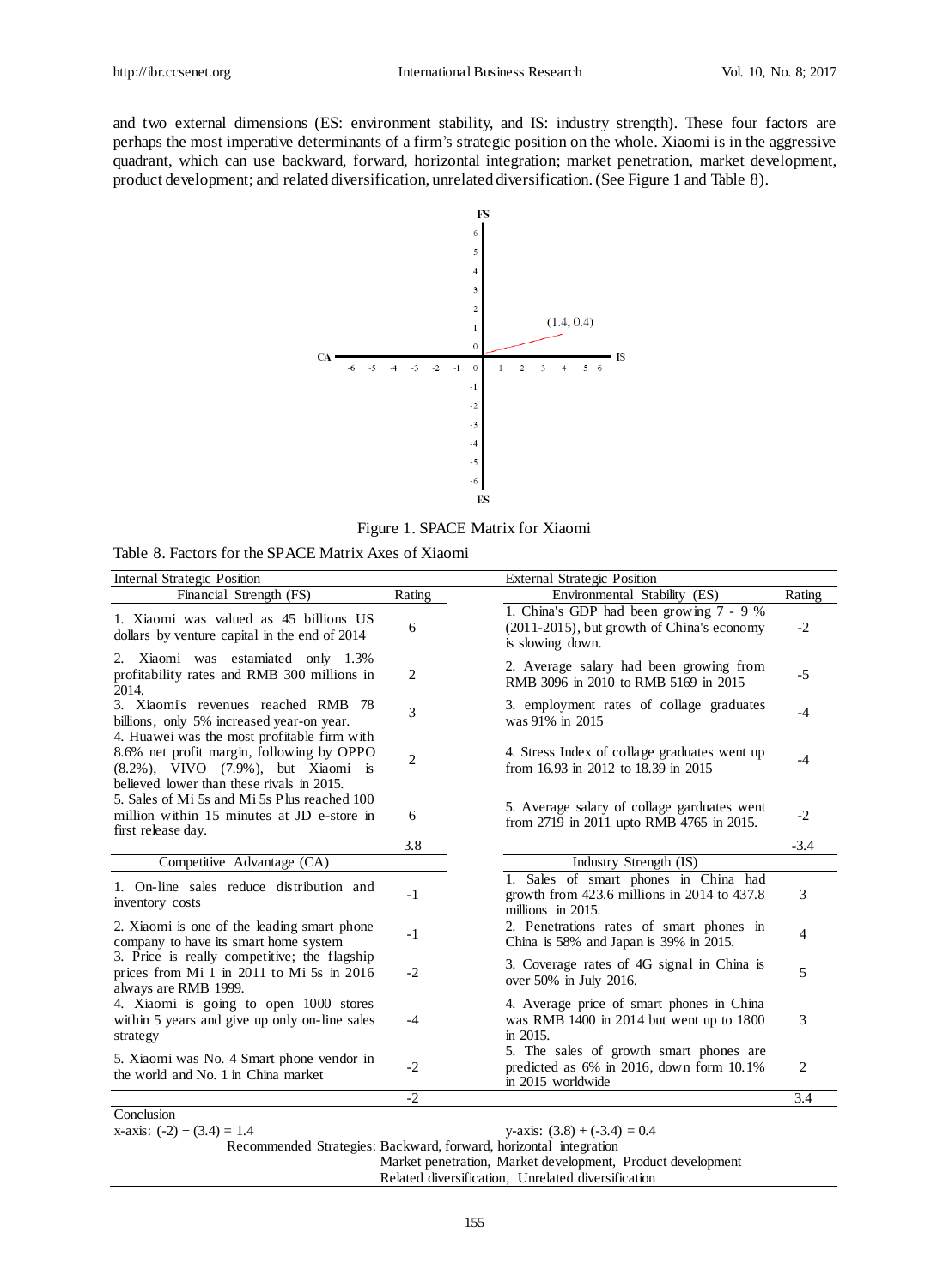#### (6) BCG Matrix

The main benefits of the BCG Matrix are that it draws attentions to the cash flow, investment qualities, and needs of a firm's a mixture of divisions. First, question marks, when a division falls into the quadrant I may have a low relative market share position and fights in a high-growth industry. Second, stars, quadrant II firm signify the firm's best long-run opportunities for growth and prosperity. Third, cash cows, a division positioned in quadrant III may have a high comparative market share position with competing in a low-growth industry. Finally, quadrant IV divisions of the firms may have a low comparative market share position with competing in a slow- or no-market-growth industry. In the end, firms should try hard to accomplish a portfolio of divisions that are Stars and cash cows. Due to the complex to obtain related quantitative data, we use Delphi Method to locate each division into suitable quadrant (See Figure 2).



Note:

- 1: Smart phone division
- 2: Smart home ecosystem division
- 3: Internet service division
- 4: MIUI OS division
- (7) The Internal-External (IE) Matrix

The Internal-External (IE) Matrix positions a firm's a range of divisions in a nine-cell exhibit. In Figure 3, the IE Matrix engages plotting divisions in a diagram. The IE Matrix requires more information about the divisions than the BCG Matrix. The IE Matrix is based on two major dimensions: the IFE total weighted scores (x-axis) and the EFE total weighted scores (y-axis). The IE Matrix can be divided into three main regions that have dissimilar insinuations. First, the advice for divisions that fall into cells I, II, or IV can be explained as grow and build: intensive or integrative strategies are recommended. Second, divisions that fall into cells III, V, or VII can be explained as hold and maintain: market penetration and product development are recommended. Third, common advices for divisions that fall into cells VI, VIII, or IX are harvest or divest: retrenchment and divestiture are recommended. Since it is difficult to obtain related quantitative data, we use Delphi Method to locate each division into proper quadrant (See Figure 3).



Figure 3. The IE Matrix for Xiaomi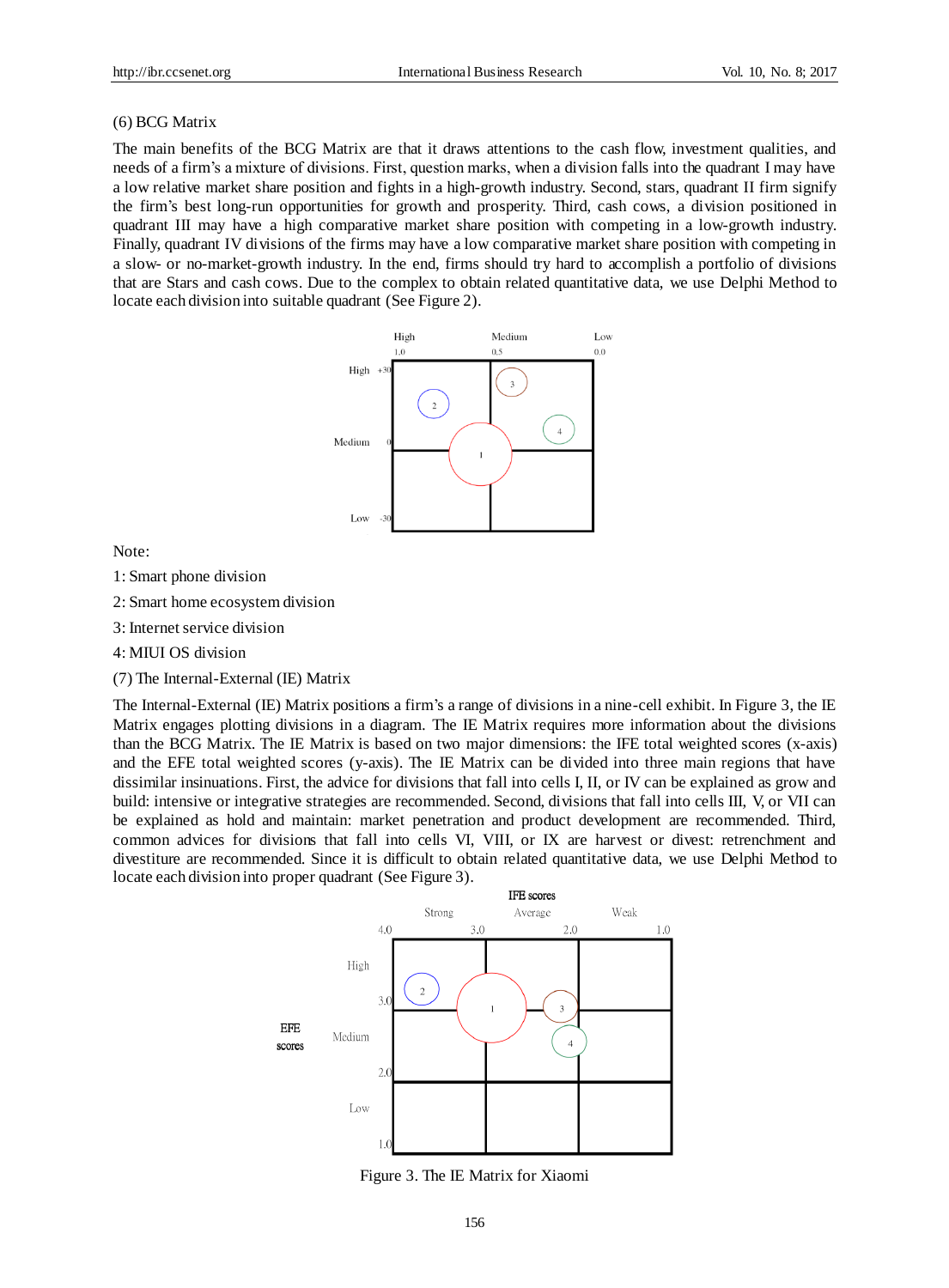Note:

1: Smart phone division

2: Smart home ecosystem division

3: Internet service division

4: MIUI OS division (8) The Grand Strategy Matrix (GSM)

The Grand Strategy Matrix (GSM) has turn into a admired instrument for preparing alternative strategies. All firms can be positioned in one of the GSM's four quadrants. This Matrix is based on two evaluative dimensions: competitive position (x-axis) and market growth (y-axis). Any market (industry) whose annual growth in sales exceeds 5 percent can be viewed to have rapid growth. Firms located in Quadrant I of the GSM are in an outstanding position. Suitable strategies for these firms are concentration on current markets or products, integrations and related diversification. Firms positioned in Quadrant II need to appraise their current approach to the marketplace critically.

Since these firms are in a rapid-market growth industry, intensive strategies may be good choices for these firms. However, if these firms are short of competitive advantages, then horizontal integration is often a attractive selection.

Quadrant III organizations compete in slow-growth industries with weak competitive positions. These firms must make some radical change quickly to keep away from further decline or the possibility of liquidation. Wide-ranging cost and asset reduction (retrenchment) should be chased at the first place. A substitute strategy is to move resources away from the present business into dissimilar areas (diversify). The final choices for Quadrant III businesses are divestiture or liquidation when they run out of stream. Finally, businesses in Quadrant IV have a strong competitive position with setting in slow-growth industry. These firms have the power to commence diversified projects into more promising growth industry (market) by using related or unrelated diversification strategies (See Figure 4).



#### **Slow Market Growth**

Figure 4. Grand Strategy Matrix for Xiaomi

(9) The Quantitative Strategic Planning Matrix (QSPM)

The Quantitative Strategic Planning Matrix (QSPM) indicates which alternative strategies are best. The QSPM uses input from Stage 1 analyses and matching results form Stage 2 analyses to decide objectively among alternative strategies. The QSPM is a tool that allows strategists to evaluate alternative strategies objectively, requires good intuitive judgment, based on previously identified external and internal critical success factors. The left column of a QSPM consists of information obtained directly form the EFE Matrix and IFE Matrix (See Table 9).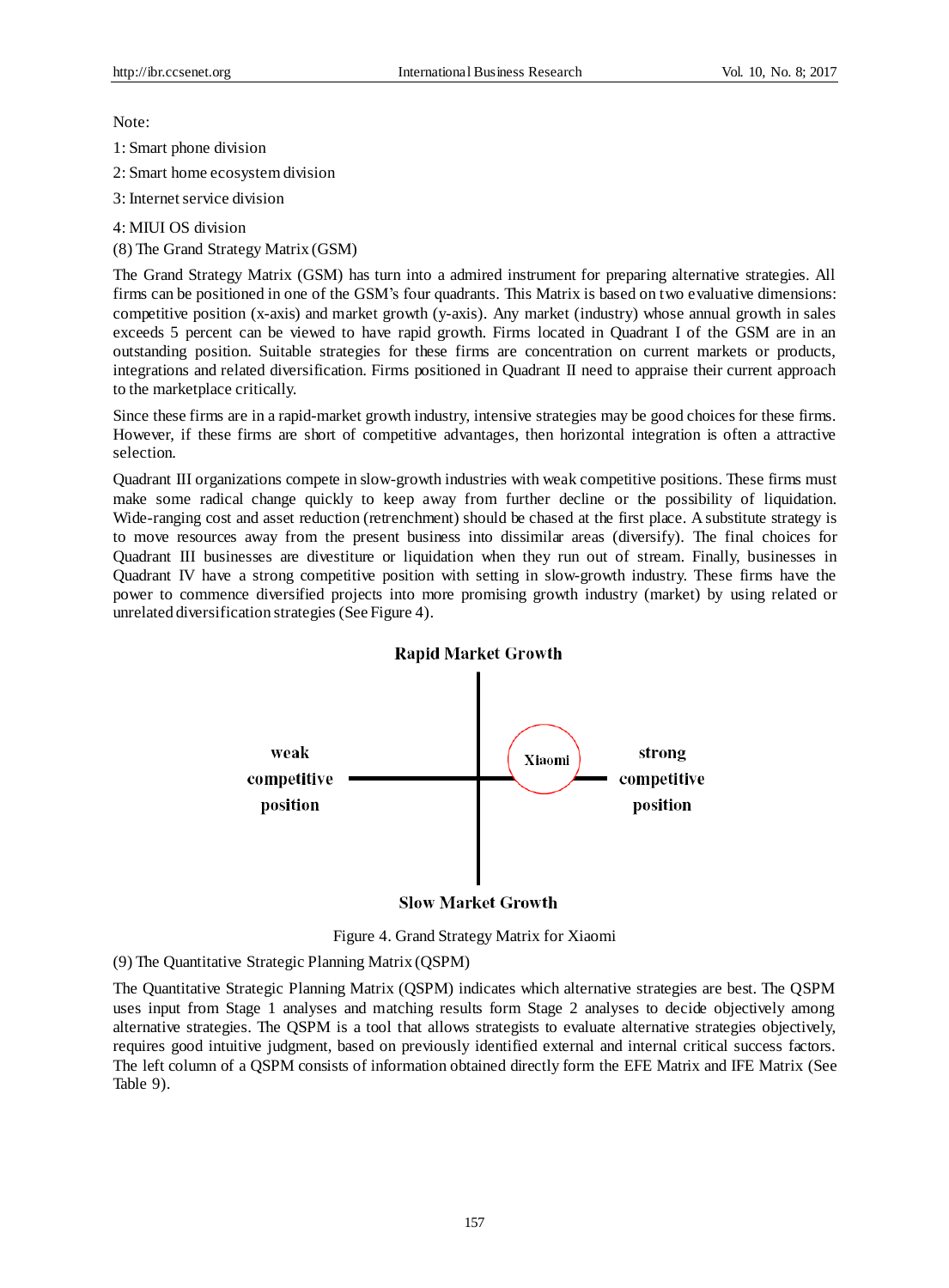#### Table 9. Quantitative Strategic Planning Matrix for Xiaomi

|                                                                                                                                                                                                                                                                                                                                                                                                                                                                                                     |        | Market         |             | Product        |            | Related        |                 |  |
|-----------------------------------------------------------------------------------------------------------------------------------------------------------------------------------------------------------------------------------------------------------------------------------------------------------------------------------------------------------------------------------------------------------------------------------------------------------------------------------------------------|--------|----------------|-------------|----------------|------------|----------------|-----------------|--|
|                                                                                                                                                                                                                                                                                                                                                                                                                                                                                                     |        |                | development | development    |            |                | diversification |  |
| <b>Key Factors</b>                                                                                                                                                                                                                                                                                                                                                                                                                                                                                  | Weight | AS             | <b>TAS</b>  | AS             | <b>TAS</b> | AS             | <b>TAS</b>      |  |
| Opportunities $(0)$                                                                                                                                                                                                                                                                                                                                                                                                                                                                                 |        |                |             |                |            |                |                 |  |
| 1. China's GDP had been growing 6.5 - 9 % annually between<br>2011 - 2016                                                                                                                                                                                                                                                                                                                                                                                                                           | 0.15   | 4              | 0.6         | 2              | 0.3        | 3              | 0.45            |  |
| 2. Average salary had been growing from RMB 3096 in 2010 to<br>RMB 5169 in 2016                                                                                                                                                                                                                                                                                                                                                                                                                     | 0.05   | 3              | 0.15        | $\overline{4}$ | 0.2        | 2              | 0.1             |  |
| 3. Sales of smart phones in China had growth from 423.6<br>millions (2014) to 467.3 millions (2016).<br>4. Penetrations rates of smart phones in China were 65% and<br>Japan is 43% in 2016.<br>5. Coverage rates of 4G signal in China is over 50% in July 2016.                                                                                                                                                                                                                                   |        | 4              | 0.6         | 1              | 0.15       | 2              | 0.3             |  |
|                                                                                                                                                                                                                                                                                                                                                                                                                                                                                                     |        | 4              | 0.6         | 2              | 0.3        | 3              | 0.45            |  |
|                                                                                                                                                                                                                                                                                                                                                                                                                                                                                                     |        | 3              | 0.3         | 2              | 0.2        | 4              | 0.4             |  |
| Threats $(T)$                                                                                                                                                                                                                                                                                                                                                                                                                                                                                       |        |                |             |                |            |                |                 |  |
| 1. Growth of China's economy is slowing down.                                                                                                                                                                                                                                                                                                                                                                                                                                                       | 0.1    | 4              | 0.4         | 2              | 0.2        | 3              | 0.3             |  |
| 2. Average price of smart phones in China was RMB 1400<br>(2014) but went up to 1800 (2016).<br>3. Employment rates of collage graduates was 91% in 2015<br>4. Stress Index of collage graduates went up from 16.93 (2012) to<br>18.39 (2016)                                                                                                                                                                                                                                                       |        | 3              | 0.3         | 4              | 0.4        | 2              | 0.2             |  |
|                                                                                                                                                                                                                                                                                                                                                                                                                                                                                                     |        | 4              | 0.2         | 1              | 0.05       | 3              | 0.15            |  |
|                                                                                                                                                                                                                                                                                                                                                                                                                                                                                                     |        | 3              | 0.15        | 1              | 0.05       | 4              | 0.2             |  |
| 5. Average salary of collage graduates went from 2719 (2011) up<br>to RMB 4765 (2016).                                                                                                                                                                                                                                                                                                                                                                                                              | 0.05   | 3              | 0.15        | $\overline{4}$ | 0.2        | $\mathfrak{2}$ | 0.1             |  |
|                                                                                                                                                                                                                                                                                                                                                                                                                                                                                                     | 1.00   |                |             |                |            |                |                 |  |
| Strengths $(S)$                                                                                                                                                                                                                                                                                                                                                                                                                                                                                     |        |                |             |                |            |                |                 |  |
| 1. Price is really competitive; the flagship prices from Mi 1 in<br>2011 to Mi 6 in 2016 are between RMB 1999 and 2299.<br>2. Sales of Mi 5s and Mi 5s Plus at the JD e-store reached 100<br>millions in 15 minutes.                                                                                                                                                                                                                                                                                |        | 3              | 0.6         | 4              | 0.8        | 2              | 0.4             |  |
|                                                                                                                                                                                                                                                                                                                                                                                                                                                                                                     |        | 3              | 0.3         | 4              | 0.4        | 2              | 0.2             |  |
| 3. On-line sales reduce distribution and inventory costs<br>4. Xiaomi is one of the leading smart phone company to have its<br>smart home system<br>5. Xiaomi was No. 8 Smart phone vendor in the world and No. 5<br>in China market in 2016                                                                                                                                                                                                                                                        |        | 4              | 0.4         | 3              | 0.3        | 2              | 0.2             |  |
|                                                                                                                                                                                                                                                                                                                                                                                                                                                                                                     |        | 3              | 0.45        | 2              | 0.3        | 4              | 0.6             |  |
|                                                                                                                                                                                                                                                                                                                                                                                                                                                                                                     |        | $\overline{4}$ | 0.4         | 2              | 0.2        | 3              | 0.3             |  |
| Weaknesses (W)                                                                                                                                                                                                                                                                                                                                                                                                                                                                                      |        |                |             |                |            |                |                 |  |
| 1. The sales growth of smart phones is weakening in 2016<br>2. Xiaomi is going to open 1000 stores within 5 years and give up<br>only on-line sales strategy<br>3. The profits margins of Xiaomi is predicted only around 3%<br>4. The quality and quantity of patents for Xiaomi is not good<br>enough to be a leading smart phone company<br>5. Factories can not provide enough quantities of smart phone so<br>Mi fans have to wait for a long time to seize new model of Mi<br>phones on-line. |        | 3              | 0.3         | 2              | 0.2        | 4              | 0.4             |  |
|                                                                                                                                                                                                                                                                                                                                                                                                                                                                                                     |        | 3              | 0.15        | 4              | 0.2        | $\overline{c}$ | 0.1             |  |
|                                                                                                                                                                                                                                                                                                                                                                                                                                                                                                     |        | 3              | 0.15        | 2              | 0.1        | $\overline{4}$ | 0.2             |  |
|                                                                                                                                                                                                                                                                                                                                                                                                                                                                                                     |        | 3              | 0.3         | 4              | 0.4        | $\overline{c}$ | 0.2             |  |
|                                                                                                                                                                                                                                                                                                                                                                                                                                                                                                     |        | $\overline{4}$ | 0.2         | 2              | 0.1        | 3              | 0.15            |  |
|                                                                                                                                                                                                                                                                                                                                                                                                                                                                                                     | 1.00   |                |             |                |            |                |                 |  |
| Total                                                                                                                                                                                                                                                                                                                                                                                                                                                                                               | 1.00   |                | 6.7         |                | 5.05       |                | 5.4             |  |

#### **7. Suggestions**

In Table 9, three alternative strategy types: (1) market development, (2) product development, and (3) related diversification are being considered by Xiaomi. Note by sum total attractiveness scores of (1) market development: 6.7, (2) product development: 5.05, (3) related diversification: 5.4 that the analysis indicates the firm should first implement market development, and then carry out related diversification in terms of cooperatelevel strategies.

Once we make sure the order of strategy types, we may go back to SWOT Matrix to find what kind of SO-ST-WO-WT strategies can be performed. There are two SO strategies can be utilized: (1) using high-end smart phones to catch customers in USA and European Union, and (2) going to emerging market by selling Red Mi smart phone in order to increase market shares worldwide; one WT strategy can be exercised: Using lowprice models under 100 USD for budget customers in Africa. These strategies are classified as market development. Second, one ST strategy: cooperating with car firms to enlarge its smart home system into Internet of things is categorized into related diversification, which may be considered to put into effect after three market development strategies.

According to the results from BCG Matrix and IE Matrix, the division level strategies are as following: the first Smart phone division may use (1) Product Development and Market Development. Second, Smart home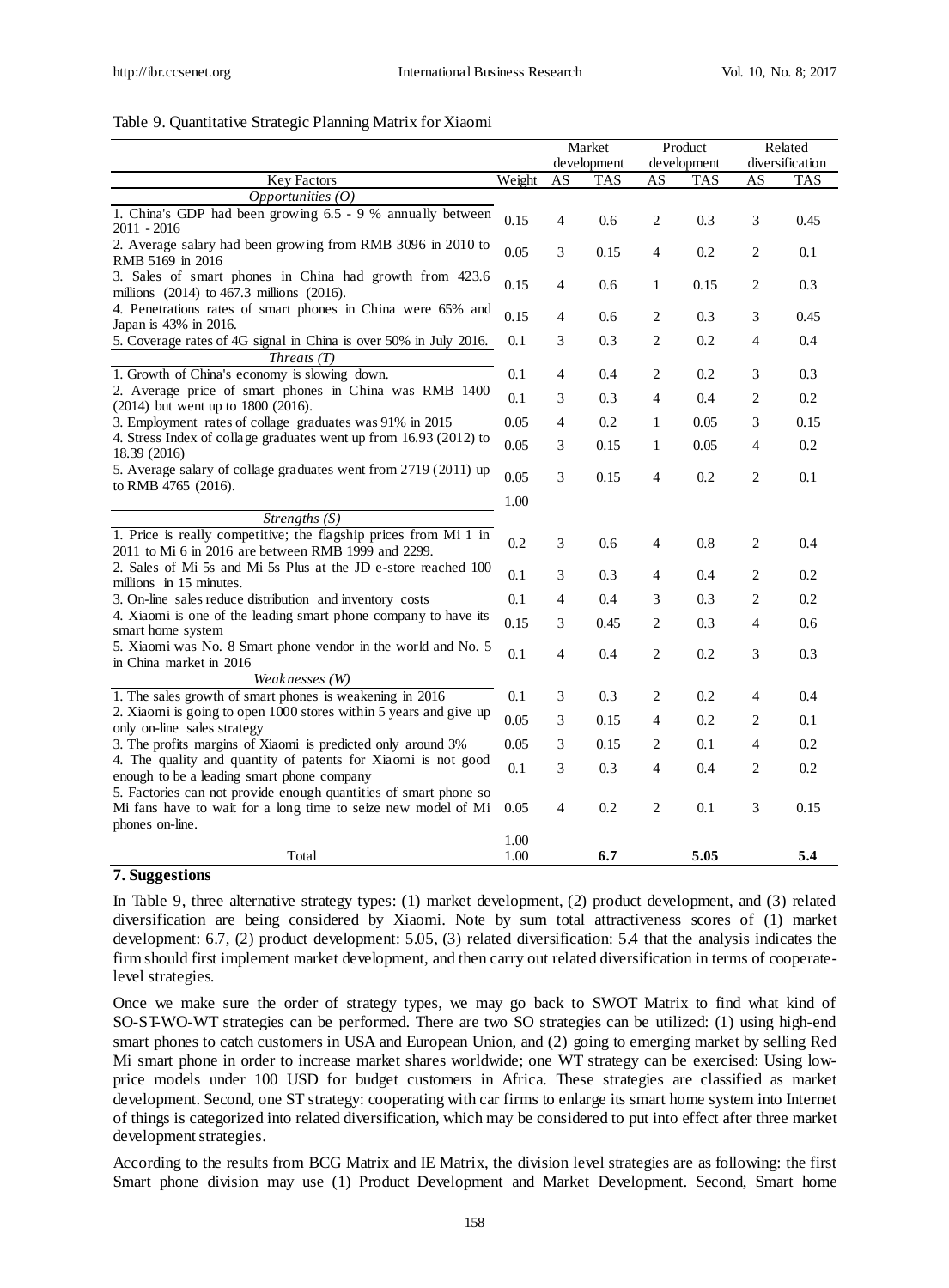ecosystem division may use (1) Product Development, (2) Market Development, (3) Market Penetration, and (4) Integration. Third, Internet service division may use (1) Product Development, (2) Market Development, and (3) Market Penetration. Finally, MIUI OS division may use (1) Product Development, and (2) Market Penetration.

#### **Acknowledgment**

This research was presented at the 2017 AIB Meeting in Dubai. We are thankful to the three anonymous reviewers for their insightful comments and suggestions.

#### **References**

- Ansoff, I. (1987). Strategic Management of Technology. *Journal of Business Strategy, 7*(3), 28-39. https://doi.org/10.1108/eb039162
- Biggadike, R. (1981). The Contribution of Marketing to Strategic Management. *Academy of Management Review, 6*(4), 621-632.
- Camphell, A., & Yeung, S. (1991). Creating a Sense of Mission. *Long Range Planning, 24*(4), 10-20. https://doi.org/10.1016/0024-6301(91)90002-6
- Chen, M. J. (1996). Competitor Analysis and Interfirm Rivalry: Toward a Theoretical Integration, *Academy of Management Review, 21*(1), 100-134.
- David, F. (1986). The Strategic Planning Matrix A Quantitative Approach. *Long Range Planning, 19*(5), 102-107. https://doi.org/10.1016/0024-6301(86)90015-4
- David, F. (1988). How Companies Define Their Mission. *Long Range Planning, 22*(3), 90-97.
- David, F. (2009). *Strategic Management: Concepts, 12e*, NJ: Parson.
- David, F. (2015). *Strategic Management: A Competitive Advantage Approach, Concepts & Cases, 15e,* NY: Pearson.
- Drucker, P. (1974). *Management: Tasks, Responsibilities, and Practices,* NY: Harper & Row.
- Freund, Y. (1988).Critical Success Factors. *Planning Review,* 16(4), 20-23. https://doi.org/10.1108/eb054225
- Harris, J., Shaw, R. J., & Sommers, W. (1983). The Strategic Management of Technology. *Planning Review, 11*(11), 28-35. https://doi.org/10.1108/eb054013
- King, W. (1983). Integrating strength-weakness analysis into strategic planning. *Journal of Business Research, 2*(4), 475-487. https://doi.org/10.1016/0148-2963(83)90006-1
- Murry, J. W., Jr. & Hammons, J. O. (1995). Delphi: A Versatile Methodology for Conducting Qualitative Research. *Review of Higher Education, 18*(4), 423-436. https://doi.org/10.1353/rhe.1995.0008
- Okoli, C., & Pawlowski, S. (2004). The Delphi method as a research tool: an example, design considerations and applications. *Information & Management, 42*(1), 15-29. https://doi.org/10.1016/j.im.2003.11.002
- Parnell, J. (2003). Five Critical Challenges in Strategy Making. *SAM Advanced Management Journal*, *68*(2), 15-22.
- Schein, E. H. (1996). Three Cultures of Management: The Key to Organizational Learning. *Sloan Management Review, 38*(1), 9-20.
- Shiue, Y., Liu, H., & Lin, C. (2013). Strategy alignment of value system based on core value by integrating the delphi method, dialectic method and important-performance analysis. *Journal of Accounting, Finance & Management Strategy, 8*(1), 69-95.
- Tilles, S. (1963). How to Evaluate Corporate Strategy. *Harvard Business Review, 41*(4), 111-121.
- Weihrich, H. (1982). The TOWS Matrix: A Tool for Situational Analysis. *Long Range Planning, 15*(2), 54-66. https://doi.org/10.1016/0024-6301(82)90120-0

Apple (2016[\) http://www.apple.com/](http://www.apple.com/)

Gartner (2016[\) http://www.gartner.com/](http://www.gartner.com/)

Huawei (2016[\) http://www.huawei.com](http://www.huawei.com/)

IDC (2016[\) http://www.idc.com/](http://www.idc.com/)

- OPPO (2016[\) http://www.oppo.com/](http://www.oppo.com/)
- TrendForce (2016[\) http://www.trendforce.com/](http://www.trendforce.com/)